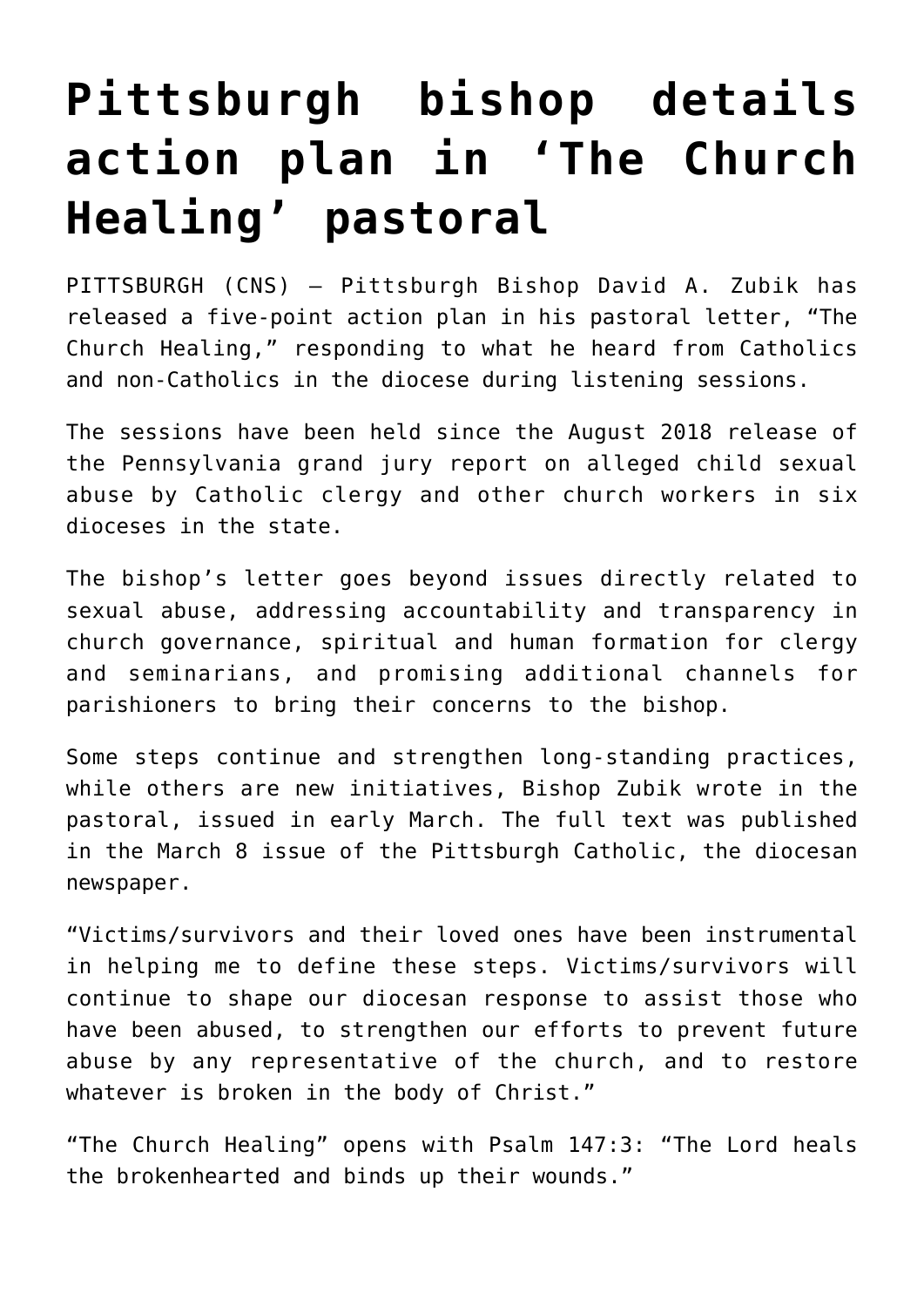While acknowledging that healing ultimately comes from God, Bishop Zubik outlines his five-point action plan:

The first action step is "healing and enhanced support for victims/survivors, their families and loved ones."

Long-standing diocesan programs will be streamlined and strengthened with new initiatives, with Bishop establishing the Secretariat for the Protection of Children, Youth and Vulnerable Adults.

The secretariat will include four offices that will: receive allegations and coordinate diocesan response; assist parishes in providing spiritual and emotional support to victims/survivors; oversee background checks and child protection training for all clergy, staff and volunteers; and conduct any diocesan inquiry into allegations that would not be the purview of law enforcement and monitor clergy who were removed from ministry due to substantiated allegations of child sexual abuse.

This first action step also includes the Independent Reconciliation and Compensation Program, or IRCP, which was launched in January to help victims/survivors financially.

Bishop Zubik also will expand the role of the Independent Review Board, which was created in 1989 and is composed of individuals from disciplines pertinent to assessing allegations of child sexual abuse.

"In addition to making recommendations to the bishop regarding an accused cleric's suitability for ministry, and reviewing pertinent diocesan policies," the pastoral said, "the board will meet quarterly to receive an update on all issues related to any allegation of sexual abuse or any inappropriate sexual behavior received within the previous three months."

The Pittsburgh Diocese also is "establishing support groups and spiritual retreats for victims/survivors," the pastoral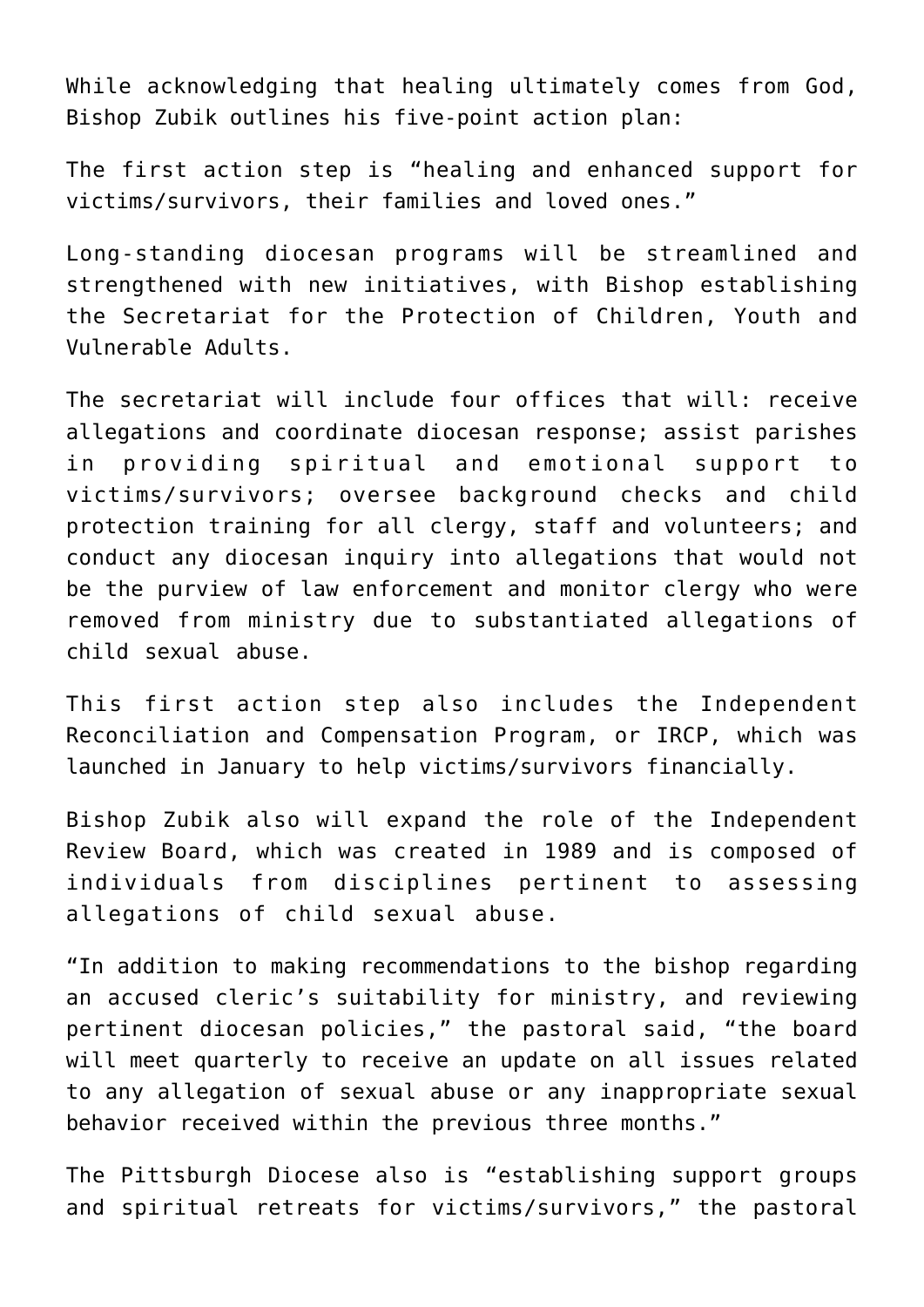said.

The second action step Bishop Zubik outlined in the pastoral is "greater financial transparency." The diocese will add a broader scope of financial information over the next 10 months, including:

— The aggregate amount of past victims' compensation through legal settlements and the total amount disbursed to victims/survivors from the IRCP.

— The amount of the legal fees incurred by the diocese related to clergy sexual abuse.

— The annual amount that the diocese is canonically obligated to pay as sustenance to clergy who have been removed from ministry due to substantiated allegations of child sexual abuse.

Bishop Zubik also plans to expand the membership of the Diocesan Finance Council to include representatives from each of the diocese's six counties of the diocese.

The council is made up of lay business and finance professionals who review financials, provide advice, promote best practices and whose consent is canonically required for certain large expenditures.

Action step three will be "increased accountability," with Bishop Zubik's creation of the Church Healing Commission, consisting of up to 12 laypeople who are Catholic and non-Catholic, including abuse survivors, with representation from all six counties in the Diocese of Pittsburgh.

This advisory commission will assist him in monitoring progress on the five-point plan.

He also will also will establish an independent, third-party system for reporting concerns about suspected financial, professional, or personal misconduct in any parish, school,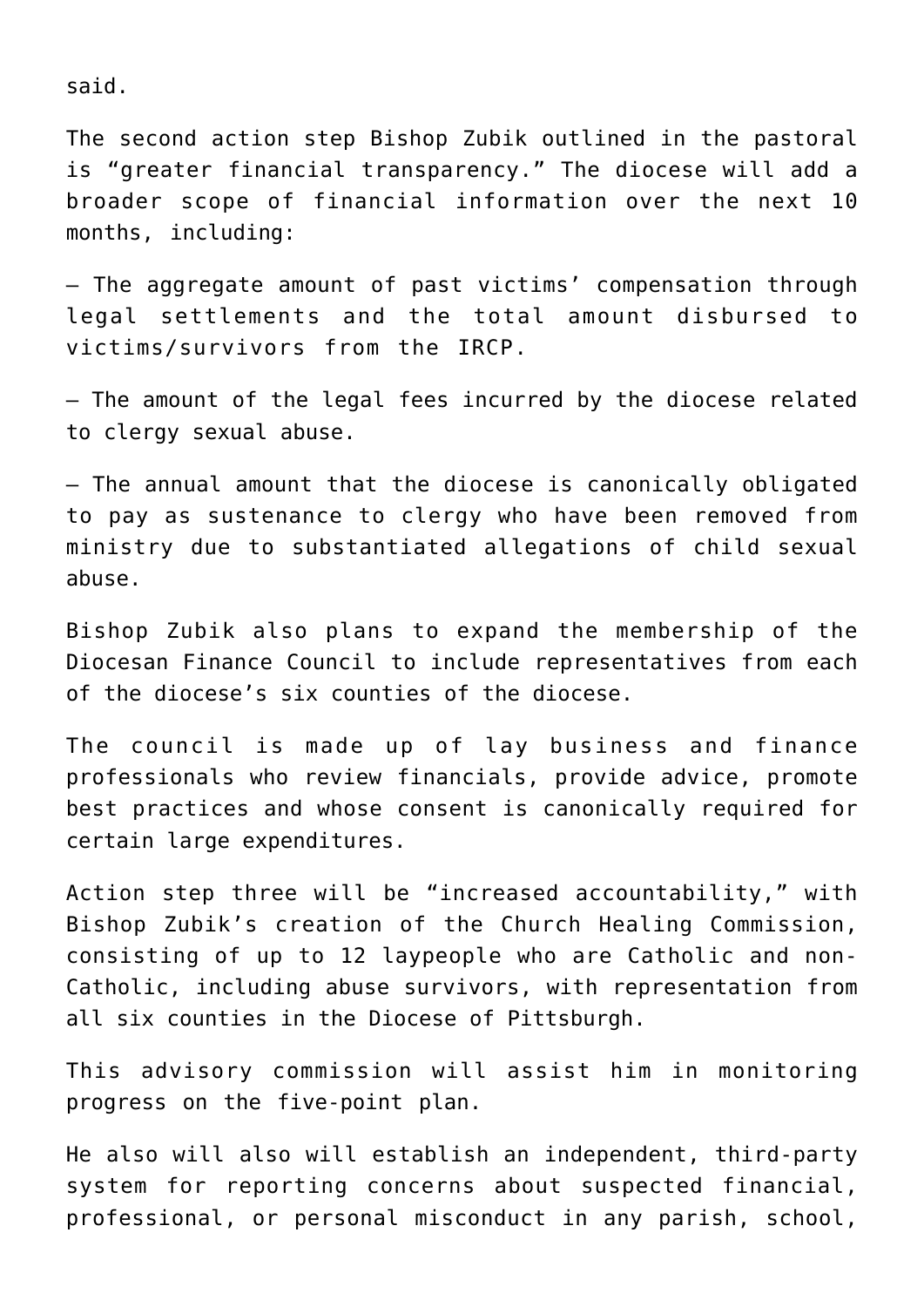institution or office of the diocese.

The Diocese of Pittsburgh will continue to update its public list of diocesan clergy with allegations of child sexual abuse.

Bishop Zubik said the fourth action step will be "ongoing spiritual and human formation for clergy and seminarians."

The diocese has had long-standing efforts to screen seminary applicants, evaluate candidates for ordination, and provide spiritual and psychological support to priests and deacons., he said, but he also promises that "every possible step is being taken to provide current and future clergy with the support they need to live a healthy, chaste life with a heart free to love as Jesus loves, by laying down their lives for others."

The final and fifth step is "continued listening to seek truth and reconciliation."

Bishop Zubik said he will continue to meet individually with victims/survivors and also will hold eight annual public listening sessions on various matters of concern to Catholics.

"God is always ready to listen to us. Every leader who is ordained to serve Jesus Christ, and to follow in his footsteps, must listen, too," he wrote.

The pastoral letter is not the final word about "The Church Healing," Bishop Zubik said.

"Through continued listening and dialogue to seek the best path forward, through pastoral care and advocacy for victims/survivors of abuse and through the healing of hearts and lives, the body of Christ that is suffering together can also be renewed together," he wrote.

– – –